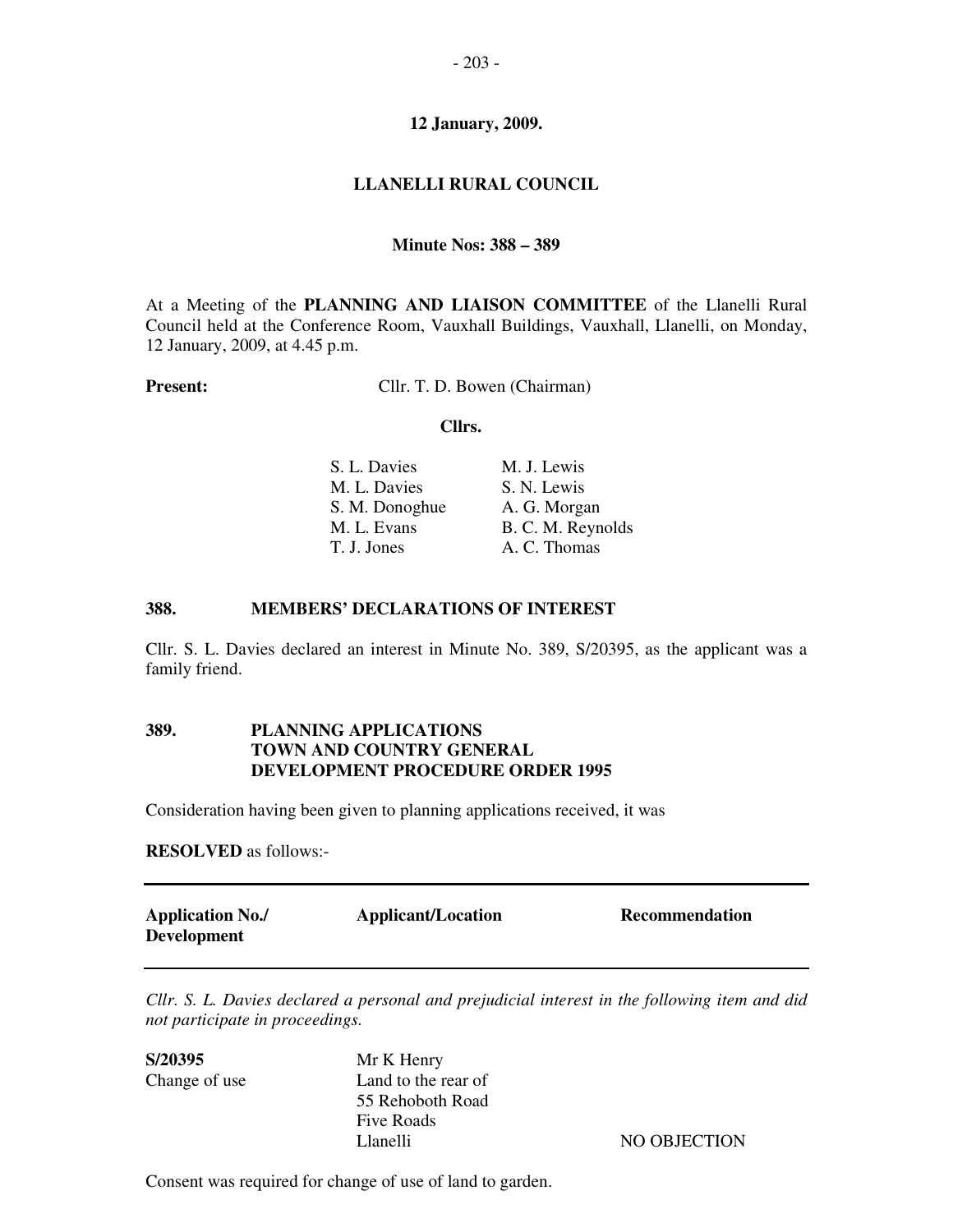| <b>Application No./</b><br><b>Development</b>         | <b>Applicant/Location</b>                                       | <b>Recommendation</b>                                                                                                                                                                      |
|-------------------------------------------------------|-----------------------------------------------------------------|--------------------------------------------------------------------------------------------------------------------------------------------------------------------------------------------|
| S/20396<br>Installation of new<br>distillation column | Huntsman Corporation Ltd<br>Llanelli Plant<br>Bynea<br>Llanelli | NO OBJECTION                                                                                                                                                                               |
| facility.                                             |                                                                 | Consent was required for installation of new distillation column, heat exchangers, pressure<br>vessels, pumps and associated piping and control systems at existing chemical manufacturing |

**S/20397** Mr D & Mrs S Evans NO OBJECTION Conversion 1 Hilltop provided that off street Swiss Valley parking was retained Llanelli within the curtilage of the property.

Consent was required for proposed conversion of garage to living area and replacement of flat roof with new pitched roof.

Dwelling Land to the rear of provided that:

**S/20398** Mr & Mrs J Kitchin NO OBJECTION 65 Trallwm Road 1. There was no loss of Llanelli amenity or privacy to neighbouring dwellings. 2. Sufficient road frontage being available to accommodate prescribed visibility standards as determined by the highway authority. 3. Parking facilities satisfying Unitary Development Plan policy GDC11. 4. The proposed development did not represent over development, incongruous with the surrounding area.

Consent was required for proposed detached four bedroom dwelling.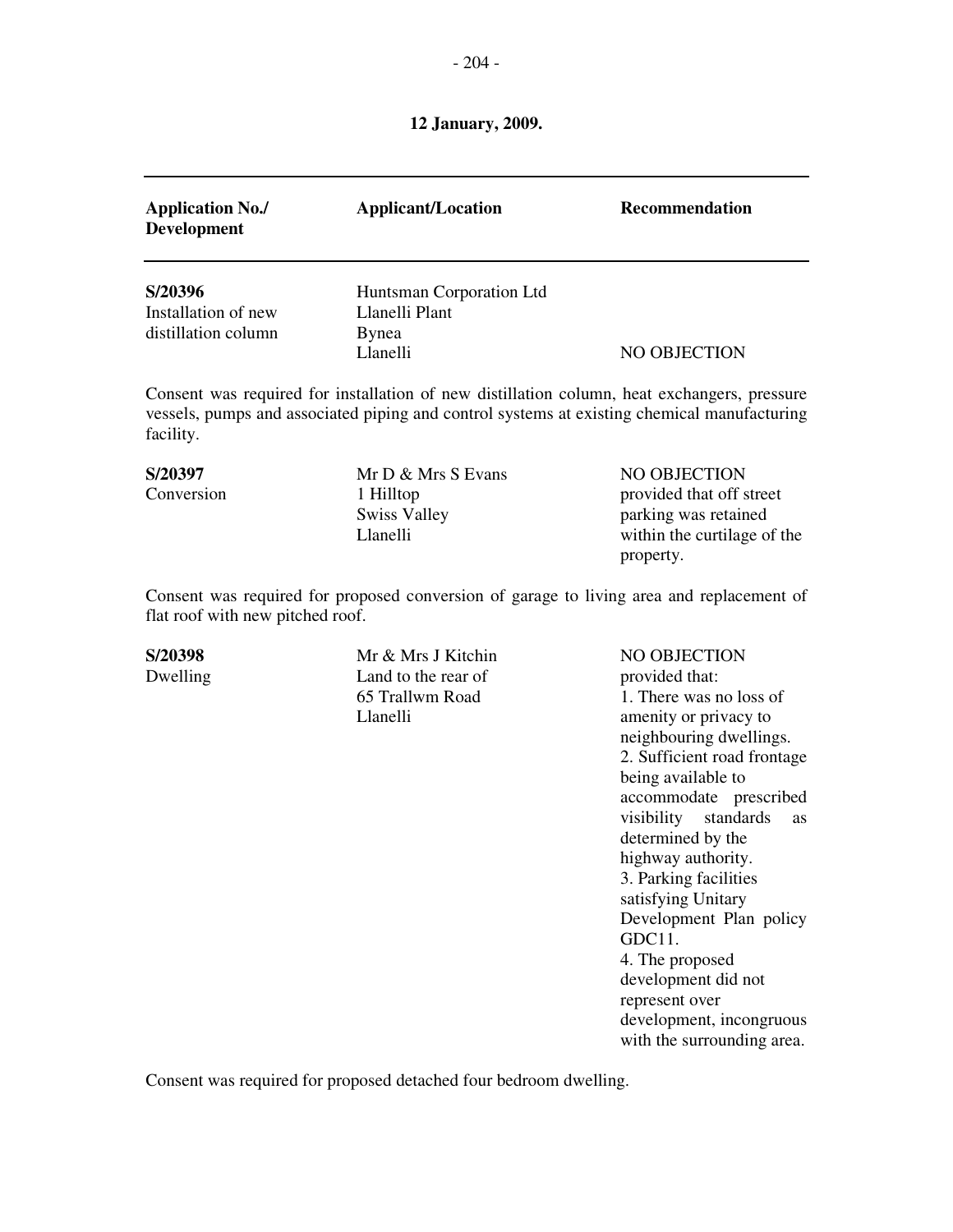| <b>Application No./</b><br><b>Development</b> | <b>Applicant/Location</b>                                                                    | Recommendation         |
|-----------------------------------------------|----------------------------------------------------------------------------------------------|------------------------|
| S/20426                                       | Mr & Mrs P Washer                                                                            |                        |
| Extension                                     | 53 Brynheulog                                                                                |                        |
|                                               | Penygaer                                                                                     |                        |
|                                               | Llanelli                                                                                     | NO OBJECTION           |
|                                               | Consent was required for proposed single storey side kitchen extension.                      |                        |
| S/20432                                       | Mr G Davies                                                                                  |                        |
| Extension                                     | 69 Bryngwyn Road                                                                             |                        |
|                                               | Dafen                                                                                        |                        |
|                                               | Llanelli                                                                                     | NO OBJECTION           |
| sun room.                                     | Consent was required for proposed single storey extension to dwelling containing kitchen and |                        |
| S/20433                                       | Mrs G Phillips                                                                               | <b>OBJECTION</b>       |
| Dwelling                                      | 'Little Croft'                                                                               | Site access/egress was |
|                                               | <b>Five Roads</b>                                                                            | considered detrimental |
|                                               | Llanelli                                                                                     | to highway safety.     |
|                                               | Outline consent was required for building of detached house on part of existing garden.      |                        |
| S/20435                                       | Mr & Mrs Ll                                                                                  |                        |
| Dwelling                                      | Plot adjacent to                                                                             |                        |
|                                               | 7 Elgin Road                                                                                 |                        |
|                                               | Pwll                                                                                         |                        |
|                                               | Llanelli                                                                                     | NO OBJECTION           |
|                                               | Consent was required for proposed two storey split level house.                              |                        |
| S/20437                                       | Mr W Davies                                                                                  |                        |
| Flood defences                                | <b>Environment Agency</b>                                                                    |                        |
| Improvements                                  | <b>River Dulais Watercourse</b>                                                              |                        |
|                                               | Land rear of Bassett Terrace                                                                 |                        |
|                                               | Pwll                                                                                         |                        |
|                                               | Llanelli                                                                                     | NO OBJECTION           |

Bassett Terrace by constructing an earth embankment up to 1 metre high and carrying out repairs to existing walls and embankments.